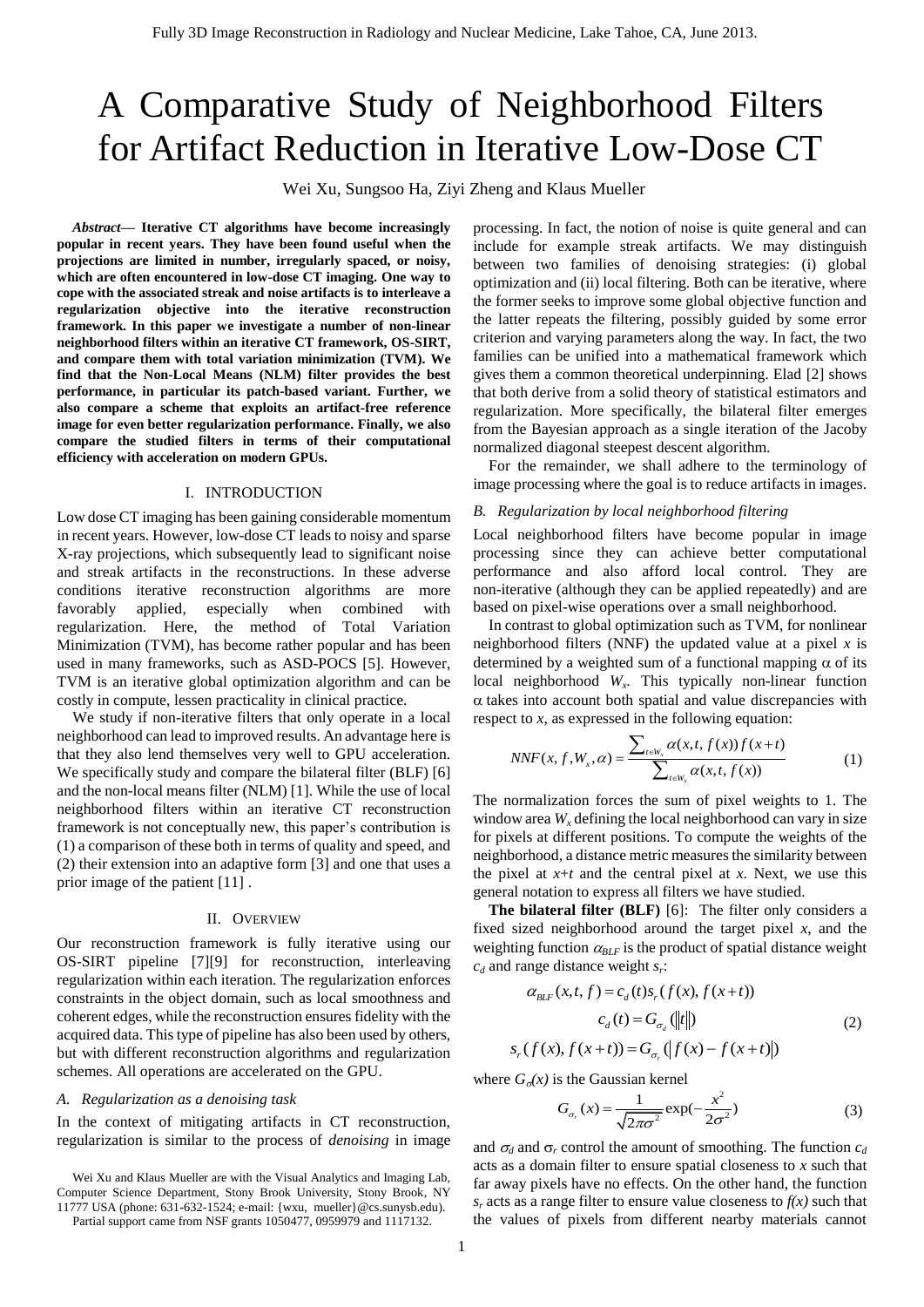diffuse into the material represented by *x*. Similar to anisotropic diffusion it ensures that sharp edges are well preserved.

**The non-local means filter (NLM**) [\[1\]:](#page-3-2) Based on the assumption that there is a high degree of redundancy in a given image, the NLM filer consults similar pixel neighborhoods (called *patches*) in disjoint image regions and average their contributions for a more stable outcome:

$$
f_{NLM}(x) = NNF(x, f, W, \alpha_{NLM})
$$
\n(4)

As such, the variable *t* parameterizes the offset within the search window as before. In order to gauge the similarity of a neighborhood patch at *x*+*t* with the neighborhood at *x*, the corresponding pixel-differences are weighted by a Gaussian

kernel 
$$
G_a
$$
 with standard deviation  $\sigma_a$ , inside the patch area  $P$ :  
\n
$$
\alpha_{NLM}(x, t, f) = \exp\left(-\frac{\sum_{p \in P} G_{\sigma_a}(t) |f(x+p) - f(x+t+p)|^2}{h^2}\right)
$$
\n(5)

*h* acts as a filtering parameter which, when increased, allows for more dissimilar patches to contribute to the smoothing.

**The adaptive NLM filter (ANLM)** [\[3\]:](#page-3-3) In the NLM filter, the search window has typically a constant, pre-set size throughout the image. However, picking a good size of the NLM search window can be challenging, especially when noise levels and patterns are not spatially invariant, which is most often the case. Hence it is more appropriate to locally adapt the window size. Kervrann and Boulanger [\[3\]](#page-3-3) describe an iterative approach (with usually less than 4 iterations) that adaptively grows the local search window to incorporate neighborhood statistics at an increasing level of scale. The expansion is terminated once the deviation bias of the weighted smoothing grows too large (i.e. the local estimates diverge at increasing scale). We call this approach *adaptive NLM (ANLM)* since it also determines the weight of a neighborhood pixel via its patch similarity (the patch size itself is fixed) – however, the similarity measure changes as the iterations proceed. At each iterative step *i*, the smoothed image  $f_{ANML(i)}(x)$  and the variance  $\sigma_i^2(x)$  at position *x* of a

neighborhood are calculated using the adaptive weights 
$$
w_i
$$
 as:  
\n
$$
f_{ANLM(i)}(x) = \sum_{t \in W_{x,i}} w_i(x, t, f_{ANLM(i-1)}) f(x + t)
$$
\n
$$
\sigma_i^2(x) = \sigma_0^2 \sum_{t \in W_{x,i}} w_i(x, t, \mu_{i-1})^2
$$
\n(6)

Here,  $W_{x,i}$  is the current neighborhood size and  $\sigma_{\theta}$  is the initial standard deviation, estimated from the input image (more detail is provided in [\[3\]\)](#page-3-3). The current  $f_{AMML(i)}(x)$  and  $\sigma_i^2(x)$  then serve

as input to compute the weights for the next iteration: (7)  
\n
$$
w_i(x, t, \mu_i) = \frac{\exp(-dist(f_{ANLM(i-1)}(x), f_{ANLM(i-1)}(x+t))/h^2)}{\sum_{t \in W_{x,i}} \exp(-dist(f_{ANLM(i-1)}(x), f_{ANLM(i-1)}(x+t))/h^2)}
$$
\n
$$
dist = \sum_{p \in P} (f_{ANLM(i-1)}(x+p) - f_{ANLM(i-1)}(x+t+p))^2 (\frac{1}{2\sigma_{i-1}^2(x+p)} + \frac{1}{2\sigma_{i-1}^2(x+t+p)}))
$$

There are five parameters: the initial noise variance  $\sigma_0^2(x)$ , the patch size  $P$ , the parameter  $h$  (and a factor  $\rho$ ), and the maximal number of iterations *N*. The  $\sigma_0^2(x)$  can be automatically generated through robust estimation in the image. For *P*, we found a size of 7×7 practical in most cases. The other parameters were relatively insensitive to change within a normal range.

**The reference-based NLM filter (RNLM)** [\[11\]:](#page-3-4) Often prior scans of the patient are available which could be used as an external site for patch-based neighborhood matching. This gives

rise to the following equations:  
\n
$$
f_{RNLM}(x) = NNF_{RNLM}(x, f, f_r, f_m, W, \alpha_{RNLM})
$$
\n
$$
NNF_{RVLM}(x, f, f_r, f_m, W_x, \alpha) = \frac{\sum_{n \in W_x} \alpha(x, t, f, f_m(x)) f_r(x+t)}{\sum_{n \in W_x} \alpha(x, t, f, f_m(x))}
$$
\n(8)  
\n
$$
\alpha_{RVLM}(x, t, f, f_m) = \exp\left(-\frac{\sum_{p \in P} G_{\sigma_a}(t) |f(x+p) - f_m(x+t+p)|^2}{h^2}\right)
$$

Here,  $f_r$  is the reference image containing similar features as the image  $f$  to be denoised,  $f_m$  is the same reference image now augmented with similar artifact statistics, and *t* is some offset to *x* that locates areas with similar features. The value of *t* could be determined by a rough registration or an approximate feature matching using block-based histograms, etc. Our work in [\[11\]](#page-3-4) used this filter to restore an image reconstructed with filtered backprojection. In the research presented here we use it as a regularization operator in an iterative reconstruction scheme.

## III. RESULTS

We interfaced an NVIDIA GTX 480 GPU with an Intel 2 Quad CPU @ 2.66GHz host processor. For testing, we employed the NIH Visible Human's torso (size  $256<sup>3</sup>$ ) which has a prominent spine structure with different bone sizes and small structures and a brain dataset (NIH Visible Human brain, size  $256<sup>3</sup>$ ) which also has some finer structures. We used a high-quality X-ray simulator to obtain various projection sets for torso and brain.

 In our experiments, we explore the various regularization schemes within the interleaved reconstruction pipeline, for both the few-view and the noisy projection scenarios. We found the best parameters for each filter via experimentation.

## *A. Qualitative and quantitative comparison: torso dataset*

We simulated 180 uniformly distributed projections over a half-circle trajectory. For the few-view case we selected every 9<sup>th</sup> projection from the set, yielding a total of 20 projections. Then, for each of the 4 regularization schemes (BLF, TVM, NLM, and ANLM), we interleaved regularization with OS-SIRT (10 subsets) and ran this pipeline for a total of 200 iterations. For the second series of experiments, we added significant Gaussian noise (SNR=10) to all 180 projections and ran the same pipeline again, but this time for only 20 iterations since this yields about the same number of updates as the few-view case (this much noise typically also causes the reconstruction procedure to diverge when the noisy projections are not pre-filtered).

 The results of these two experiments are shown in Figure 1 along with the corresponding parameter settings and the best E-CC metric scores they could achieve. The E-CC is a perceptual quality metric and was introduced in [\[10\]](#page-3-7) – it measures the cross-correlation (CC) of an edge-filtered image. We provide ROI zoomed results for two critical regions, spine and lung. The left-most full-body reconstructions were obtained without regularization. The first observation we make is that streaks seem to be easier to remove than heavy noise – the E-CC obtained with regularization is roughly 12-15% higher for the former for all regularization schemes. We also readily observe that all filters can reduce streaks and noise, recovering some structural parts which can be hardly seen in the non-filtered result. In the following we focus our detailed discussion on the spine – similar observations can also be made for the lung.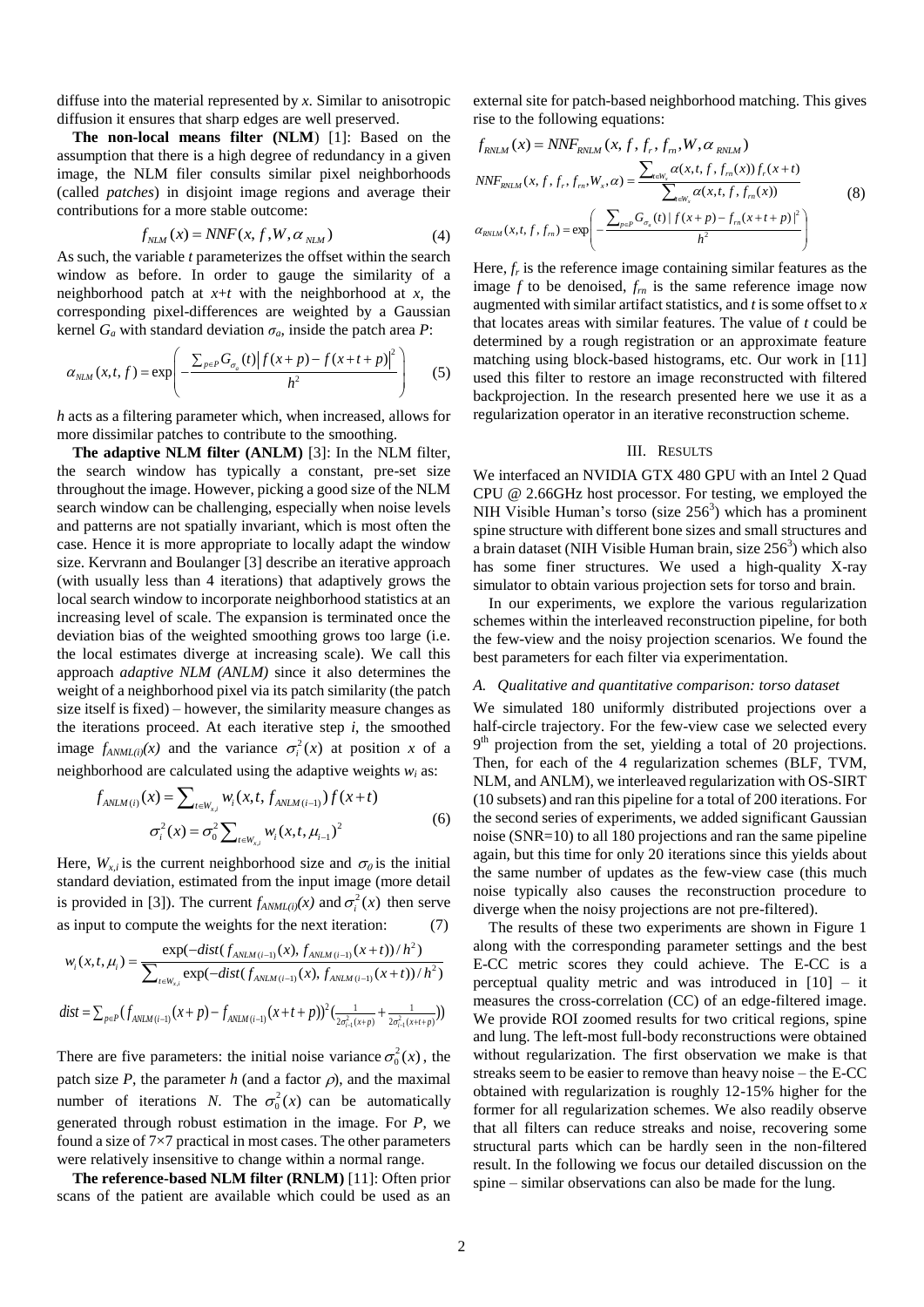

**Figure 1.** Torso dataset, reconstructed with the interleaved regularization pipeline both for the few-view (top, 20 projections) and noisy (bottom, 180 projections, SNR 10) scenarios. Zoomed results for two critical regions are shown, indicated by the orange (spine) and blue (lung) boxes in the left-most reconstructions obtained without regularization. The reconstructions appear ordered according to their E-CC scores.

 The BLF and TVM perform quite similarly, but while the BLF keeps sharper edges and provides better streak removal than TVM, it also gives the image a more binary look signified by abrupt changes along adjacent varying-intensity areas. TVM, on the other hand, has smoother transitions here, and it also seems to perform better with noise. However, neither of the filters is able to recover more subtle features.

The two NLM-based methods successfully master the problems encountered with BLF and TVM – both recover the gaps separating the individual vertebrae. The shape and structure of the vertebrae is also better described, delineating the bony shell around the vertebrae body well. However, for the noisy projections case, the ANLM filter is the only one to do so.

### *B. Qualitative comparison: brain dataset*

We used the same conditions as for the torso dataset (20 projections for the few-view case, 180 projections with SNR 10 Gaussian noise added for the noisy case) and the same regularized construction strategy (200 iterations with interleaved OS-SIRT 10 for the few-view case, 20 iterations of OS-SIRT 10 for the noisy projection case).

Figure 2a shows the results we obtained for the few-view case. We observe that in terms of sharpness and detail preservation ANLM and NLM have similar outcomes, but that the ANLM better preserves the small structures pointed by the arrow in the Original image. We further observe that the BLF produces slightly sharper and detailed images than TVM, but not quite as good as the NLM filter. The figure also examines the result obtained with the RNLM filter. Here we explored two different strategies (i) apply the reference image-based regularization only once (after the final iteration step), and (ii) apply it in an interleaved fashion. It can be clearly observed that the interleaved RNLM scheme preserves detail much better and restores some fine detail that the ANLM filter cannot, especially some of the interior detail of the bone structures. This fine detail is just not expressed at a strength that is sufficient enough for the (A) NLM filter to restore it from the patches found in the local image, making it necessary to use a clean source for these.

Figure 2b shows the results for the noise case. Here the

differences of NLM and ANLM are not as profound as for the streak case. However, similar qualitative differences can be observed for the BLF and TVM, as well as for the two RNLM strategies (see above). Interesting for the latter is the dark feature pointed to by the arrow in the Original image. This feature does not exist in either reference image and is instead restored using local NLM since the reference-image based matching did not return a sufficiently high sum of weights (while similar is also true for the streak case above but there the greater number of iterations also enabled a better OS-SIRT data-driven reconstruction). Nevertheless, this is a clear indicator that the RNLM scheme is very sensitive to the richness of the underlying prior and ongoing research seeks to improve on this.

## *C. Time performance*

Table 1 lists the run times to filter images of 3 different sizes  $(256<sup>2</sup>, 512<sup>2</sup>, and 1024<sup>2</sup>)$  on the GPU. We found that performing filtering in 3D did not yield any improvements so restricting our experiments to 2D is well justified. In the table we list both the timings for the non-optimized (NOPT) and the optimized (OPT) GPU implementation reported in [\[12\].](#page-3-8) This optimization achieve a speedup of about 1.2 for the BLF, about 4 for the NLM filter, and about 3.2 for the ANLM filter. Please note that these speedups are in addition to the two orders of magnitude speedup over a corresponding CPU implementation, as reported in [\[8\].](#page-3-9)

 To estimate the TVM performance on the GPU we used TVM GPU implementation of Pock et al. [\[4\]](#page-3-10) as a reference. They used a NVIDIA 8800 GTX for their experiments and we report their timings in Table 2 as well. In order to make these timings comparable to ours we extrapolated them to the GTX 480 using commonly reported speedup numbers. We may add, however, that once the parameter  $\lambda$  grows larger, which is needed for the rather noisy data we have used here, the computation time tends to increase significantly over those listed here.

 Overall there is about an order of magnitude difference in the run times for each of the filters: BLF, NLM, and ANLM, with BLF being the fastest. The TVM requires about the same time as NLM. The timing of the RNLM filter is comparable to that of the NLM filter since the matching process is similar.